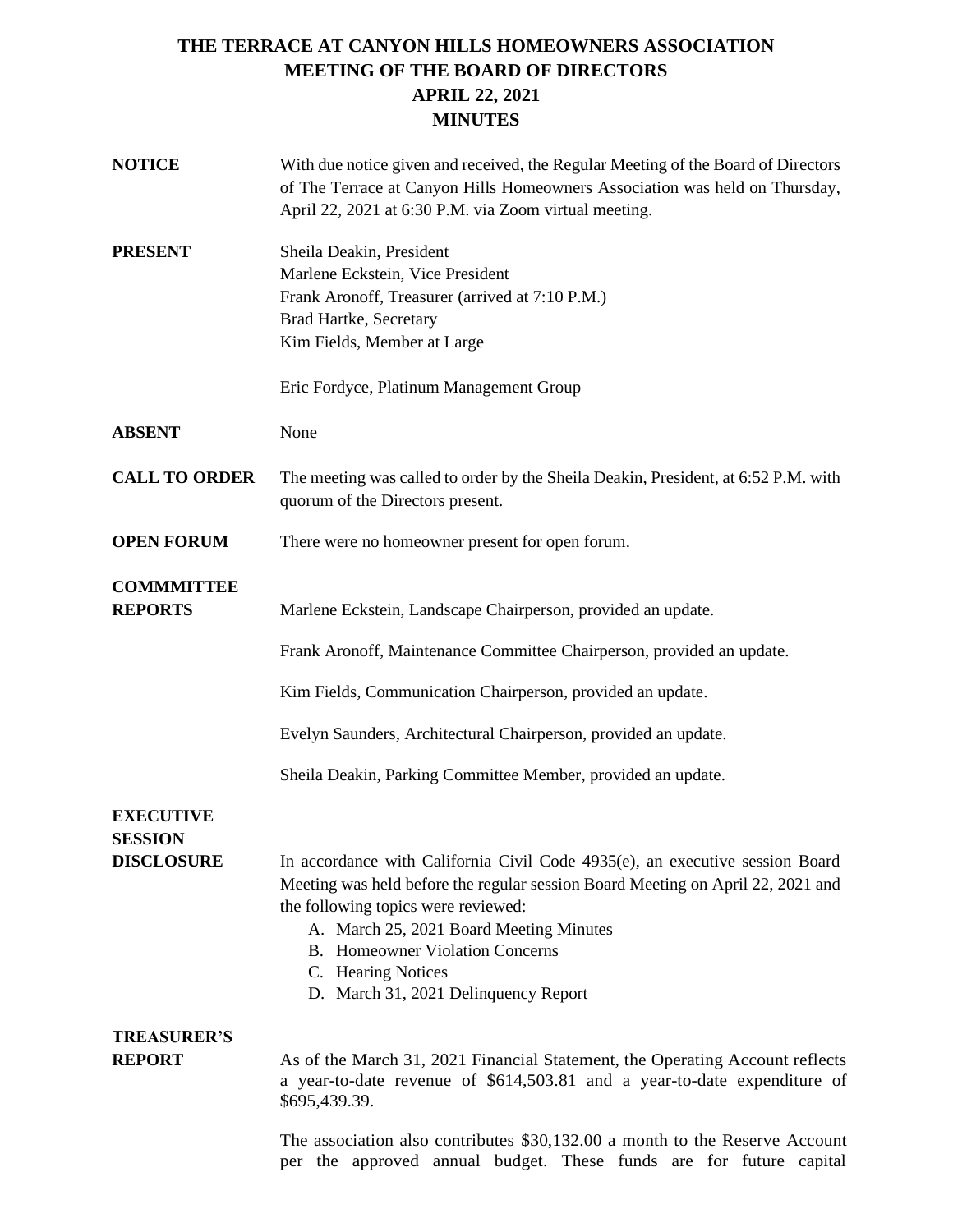# **THE TERRACE AT CANYON HILLS HOMEOWNERS ASSOCIATION MEETING OF THE BOARD OF DIRECTORS APRIL 22, 2021 – PAGE 2**

|                                   | improvements and replacement components per the reserve study. The total<br>Reserve Funds as of March 31, 2021 are \$1,250,770.28.                                                                                                                                                                                                                                                                                                                                                                                                                                                                                                                                                                                                                                                                                                                                                                                                                              |
|-----------------------------------|-----------------------------------------------------------------------------------------------------------------------------------------------------------------------------------------------------------------------------------------------------------------------------------------------------------------------------------------------------------------------------------------------------------------------------------------------------------------------------------------------------------------------------------------------------------------------------------------------------------------------------------------------------------------------------------------------------------------------------------------------------------------------------------------------------------------------------------------------------------------------------------------------------------------------------------------------------------------|
|                                   | Total Accounts Receivables as of March 31, 2021 are \$1,567.47.                                                                                                                                                                                                                                                                                                                                                                                                                                                                                                                                                                                                                                                                                                                                                                                                                                                                                                 |
| <b>CONSENT</b><br><b>CALENDAR</b> | The Board of Directors reviewed the consent calendar below.<br>A. Approval of the March 22, 2021 Board of Directors Meeting Minutes.<br>Following review and discussion, a motion was made by Frank Aronoff<br>and seconded by Brad Hartke to approve the minutes as presented. The<br>motion passed unanimously.<br>B. Approval of the March 25, 2021 Board of Directors Meeting Minutes.<br>Following review and discussion, a motion was made by Frank Aronoff<br>and seconded by Brad Hartke to approve the minutes as presented. The<br>motion passed unanimously.<br>C. Approval of the April 7, 2021 Budget Meeting Minutes. Following review<br>and discussion, a motion was made by Frank Aronoff and seconded by<br>Brad Hartke to approve the minutes as presented. The motion passed<br>unanimously.<br>D. Acceptance of the March 31, 3031 Financials. Following review and<br>discussion, a motion was made by Frank Aronoff and seconded by Brad |
|                                   | Hartke to approve the financials as presented. The motion passed<br>unanimously.                                                                                                                                                                                                                                                                                                                                                                                                                                                                                                                                                                                                                                                                                                                                                                                                                                                                                |
| <b>NEW BUSINESS</b>               | A. Common Area Improvement Proposals<br>The Board of Directors reviewed proposals submitted by Carasso<br>Construction for the April 2021 maintenance inspection punch lists<br>regarding a variety of repairs to the common area and other owners'<br>repair requests.<br>1. Following discussion and review, a motion was made by Kim<br>Fields and seconded by Sheila Deakin to approve termite repairs<br>only. The motion passed unanimously.<br>2. 227 Santa Rosa for siding replacement in the amount of \$1,745.00.<br>Following review and discussion, a motion was made by Brad<br>Hartke and seconded by Marlene Eckstein to approve to appoint<br>Sheila Deakin and Frank Aronoff to inspect and approve the<br>proposal outside of a meeting. The motion passed unanimously.                                                                                                                                                                       |
|                                   | B. Roof Repair Proposal 410 San Nicholas<br>The Board of Directors reviewed a proposal submitted by Jim Murray<br>Roofing for roof repairs at 410 Sn Nicholas Court in the amount of<br>\$2,395.00. Following review and discussion, a motion was made by Kim<br>Fields and seconded by Frank Aronoff to approve the proposal as<br>presented. The motion passed unanimously.                                                                                                                                                                                                                                                                                                                                                                                                                                                                                                                                                                                   |
|                                   | C. FHA Renewal Proposal<br>The Board of Directors reviewed a proposal submitted by FHA Review<br>for FHA approval in the amount of \$765.00. Following review and                                                                                                                                                                                                                                                                                                                                                                                                                                                                                                                                                                                                                                                                                                                                                                                               |

discussion, a motion was made by Sheila Deakin and seconded by Brad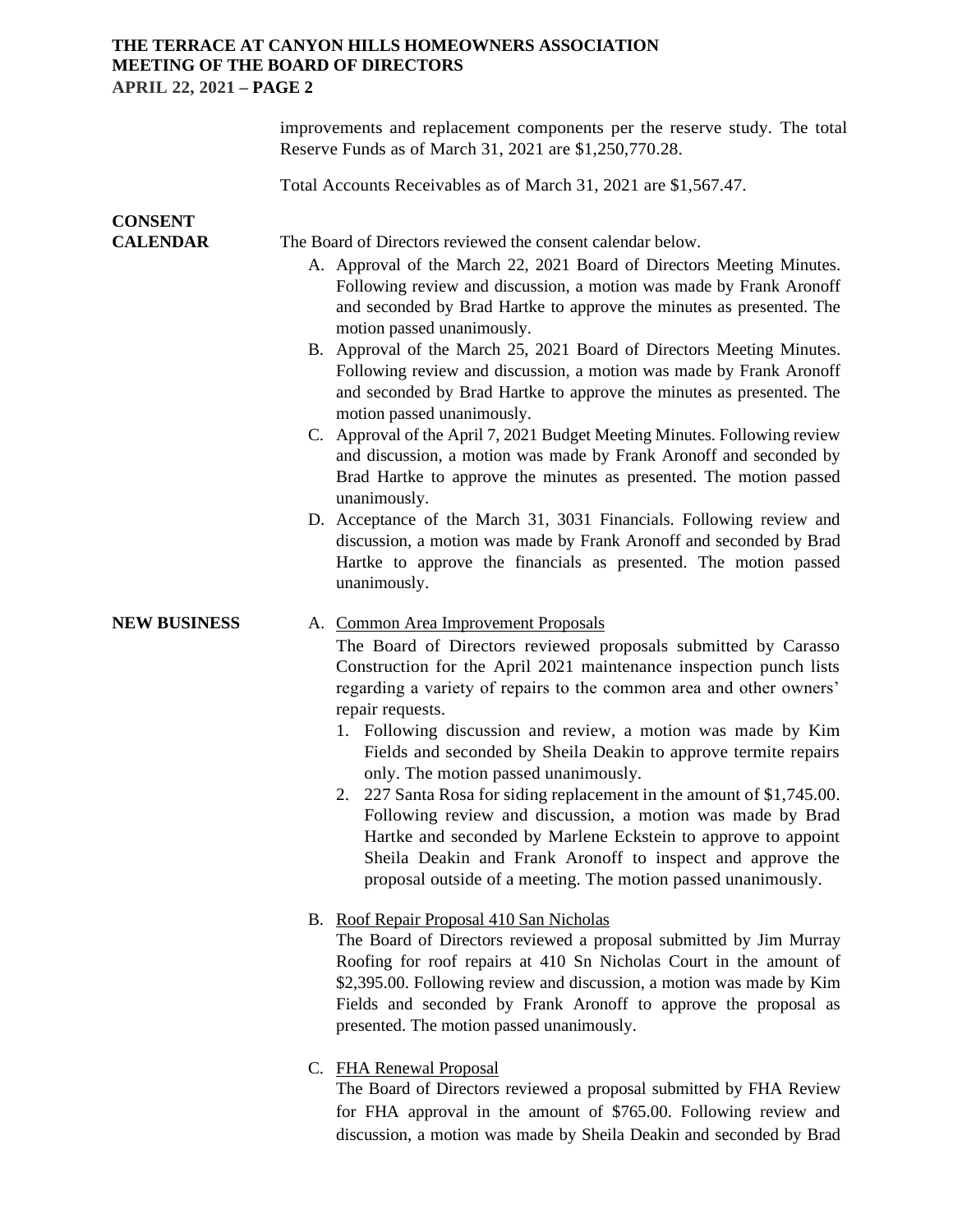### **THE TERRACE AT CANYON HILLS HOMEOWNERS ASSOCIATION MEETING OF THE BOARD OF DIRECTORS APRIL 22, 2021 – PAGE 3**

Hartke to approve the proposal as presented. The motion passed unanimously.

#### D. Anti-Harassment Policy Review

The Board of Directors reviewed the recommendations submitted by Kim Field's and the Association's attorney recommendations regarding the Anti-Harassment draft policy. Following review and discussion, a motion was made by Kim Fields and seconded by Frank Aronoff to approve the recommendation to the Anti-Harassment draft policy as amended. The motion passed 4-1 with Marlene Eckstein opposed.

### E. Enforcement Policy Review

The Board of Directors reviewed the recommended changes to the draft policy. Following review and discussion, a motion was made by Kim Fields and seconded by Brad Hartke to table this until the May meeting. The motion passed unanimously.

#### F. Seal Coating Date Approval

The Board of Directors reviewed the tentative dates for seal coating and re stripping for the community. Following review and discussion, a motion was made by Sheila Deakin and seconded by Marlene Eckstein to approve pending the product formula approval from Trinka. The motion passed unanimously.

# G. Architectural Guidelines Review

The Board of Directors reviewed recommendation changes to the architectural guidelines and application submitted by the architectural Committee. Following review and discussion, a motion was made by Sheila Deakin and seconded by Marlene Eckstein to approve the changes and mail to the ownership for the 28-day period review. The motion passed unanimously.

#### H. Board Member Requests

- 1. Board Member Email Etiquette. Following review and discussion, it was the general consent of the Board of Directors to take no further action.
- 2. New Resident and Request for Guest Parking While Moving. Following review and discussion, it was the general consent of the Board of Directors to approve one week for construction inside the unit and two weeks for medical reasons with the request in writing to the Board for approval.
- 3. Real Estate Signs. Following review and discussion, it was the general consent of the Board of Directors to approve only one sign in the common area or in the unit window.
- 4. New Resident Letters. Following review and discussion, it was decided to add the newsletter to the welcome packet.
- 5. SC Boxes and Landscaping. Following review and discussion, it was the general consent of the Board of Directors to have Management notify the owners regarding the plant removal around the electrical boxes per Edison requirements.